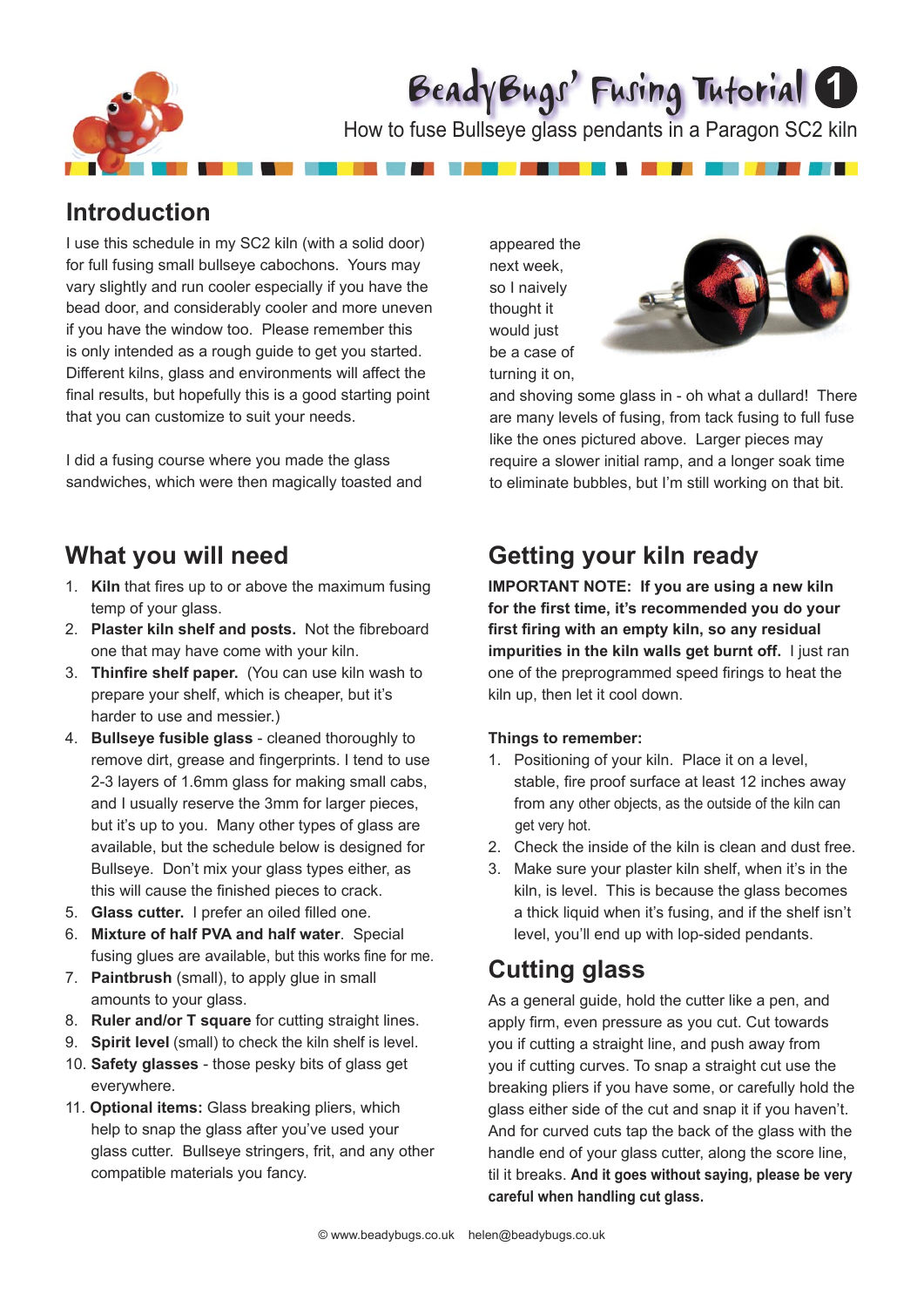# **Making your glass sandwiches**

Now you've cut your bits of glass, you can start to assemble the pieces ready for the kiln. I put a piece of thinfire on to my shelf (smoother side up) and lay my pieces about 10mm apart on there as I finish them, as it saves moving them again later.

Make your designs with say 2-3 layers of glass - it's your choice. The more layers you use the more your design may spread, so allow extra space between pieces on the shelf accordingly. Glass wants to be 6mm thick when it melts, so thinner assembled pieces may bunch up slightly, and deeper ones may



spread. I use these properties to make the round cabs shown in this tutorial - all of them started as slightly bigger squares in 2 layers of 1.6mm glass, placed in the hotter part of my kiln (the back). If

I want squarer cabs I position them nearer the front where it's cooler. In a kiln wth a bead door though, you may only get a tack or partial fuse nearer the door as it's a lot cooler. I'd recommend doing some test pieces first and see what happens.

Apply small amounts of the PVA mix to stick your glass together as you build it. It helps to stop them falling apart when you move them, and whilst placing the shelf in the kiln. Also - the door on the SC2 needs a bit of a shove to close it, and this can dislodge some of your design too. **Make sure the glue is thoroughly dry before firing, as residual moisture can make the pieces pop apart as they fire.**





If you want to make a slide pendant, use a small, very tightly rolled up piece of thinfire paper glued together, and insert it into the sandwich, with a longer cap of glass, so there's enough to flop over as the glass melts.

## **Firing your glass**

Now your glassy creations are made, and the glue has dried thoroughly, place them on the plaster shelf that's been lined with thinfire paper (smooth side up). That's if you haven't already done this as you were working. And we are ready to get melting!

#### **DON'T FORGET TO MAKE SURE YOUR SHELF IS LEVEL.**



- 1. Stick the plaster cone bung in the hole in the top of the SC2 if you have one.
- 2. Then put the 4 shelf posts in the bottom of the kiln and lay your full shelf centrally on top of them, away from the kiln walls to allow air circulation and a more even fuse.
- 3. Shut the door carefully and you are ready to go!
- 4. Flip power switch to ON (it'll beep very loudly then flash 'idle')
- 5. Press START/STOP and then press UP til you get to Pr01 (or pick another 'Pr' if this is already programmed and in use))
- 6. Then press START again and enter the following numbers:

Ramp1 222C Temp1 677C Hold1 30 mins Ramp2 333C Temp2 816C Hold2 10 mins Ramp4 83C Temp4 371C Hold4 0000 Ramp5 FULL Temp5 80C Hold5 0000

Ramp3 FULL Temp3 516C Hold3 30 mins Ramp6 0000

7. Press START again and 'Strt' will show on the screen, then press START once more to actually begin the schedule. There will then be a lot of loud clicking, but this is absolutely normal.